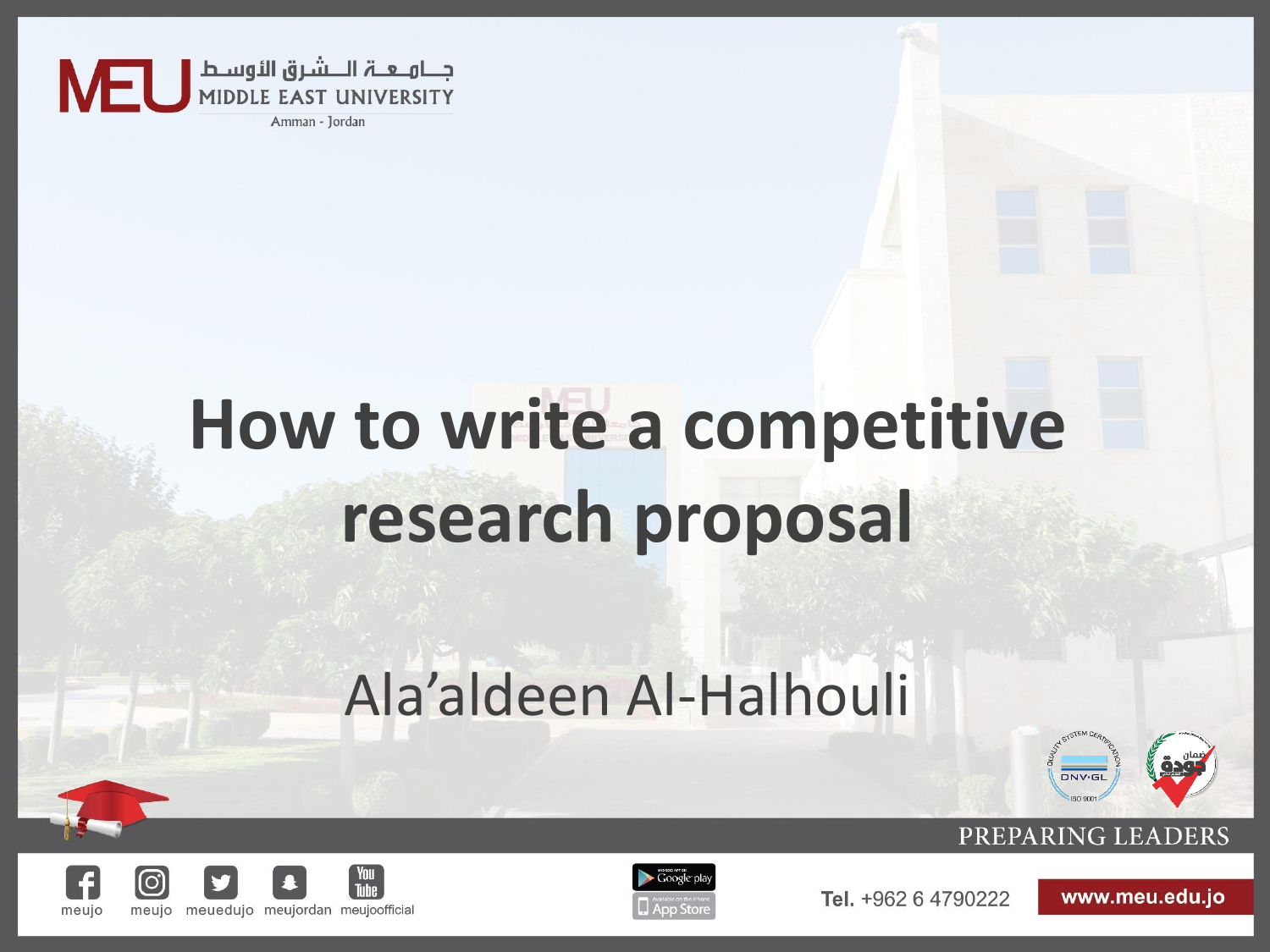### **Projects**



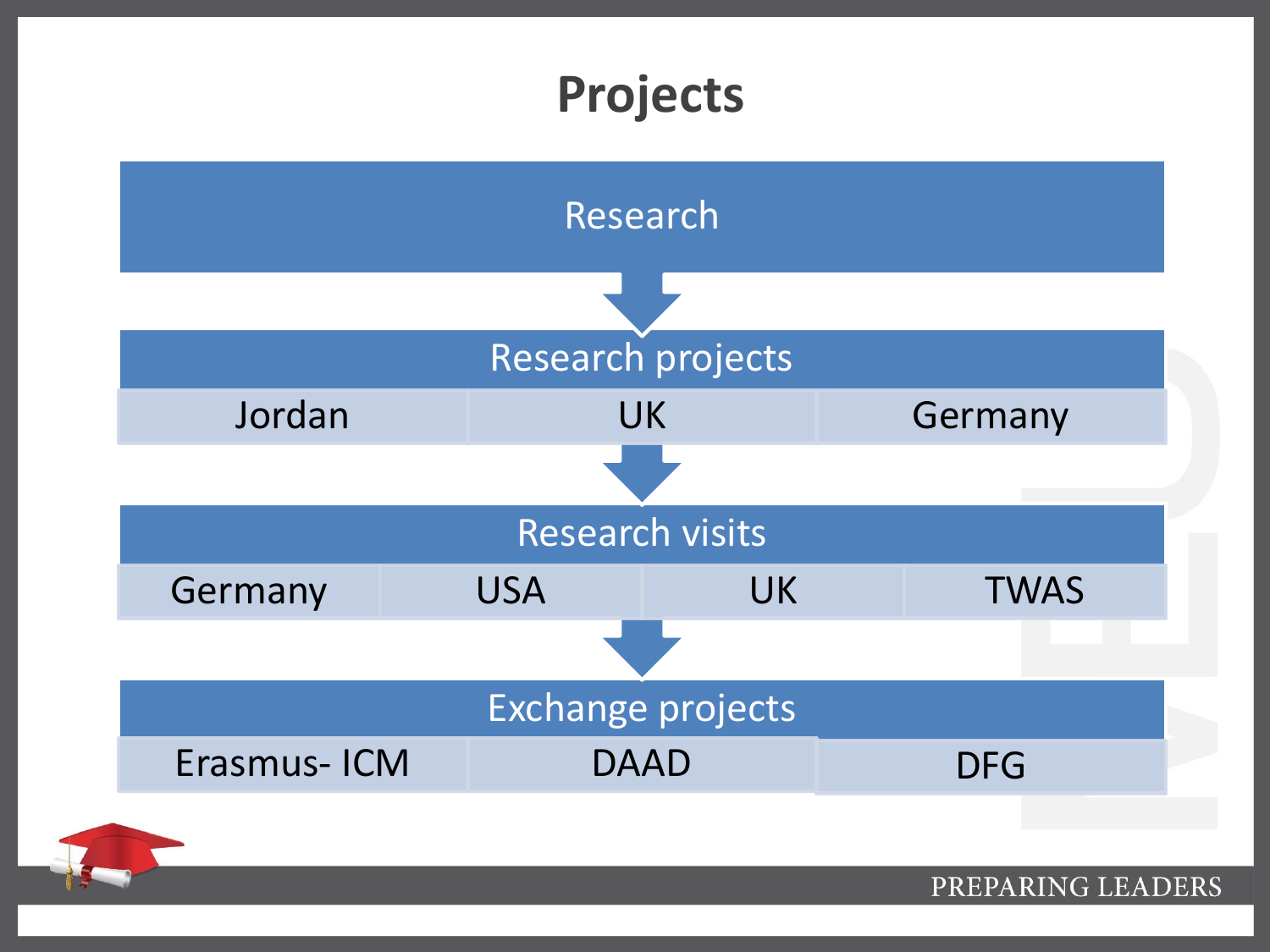# **Projects**

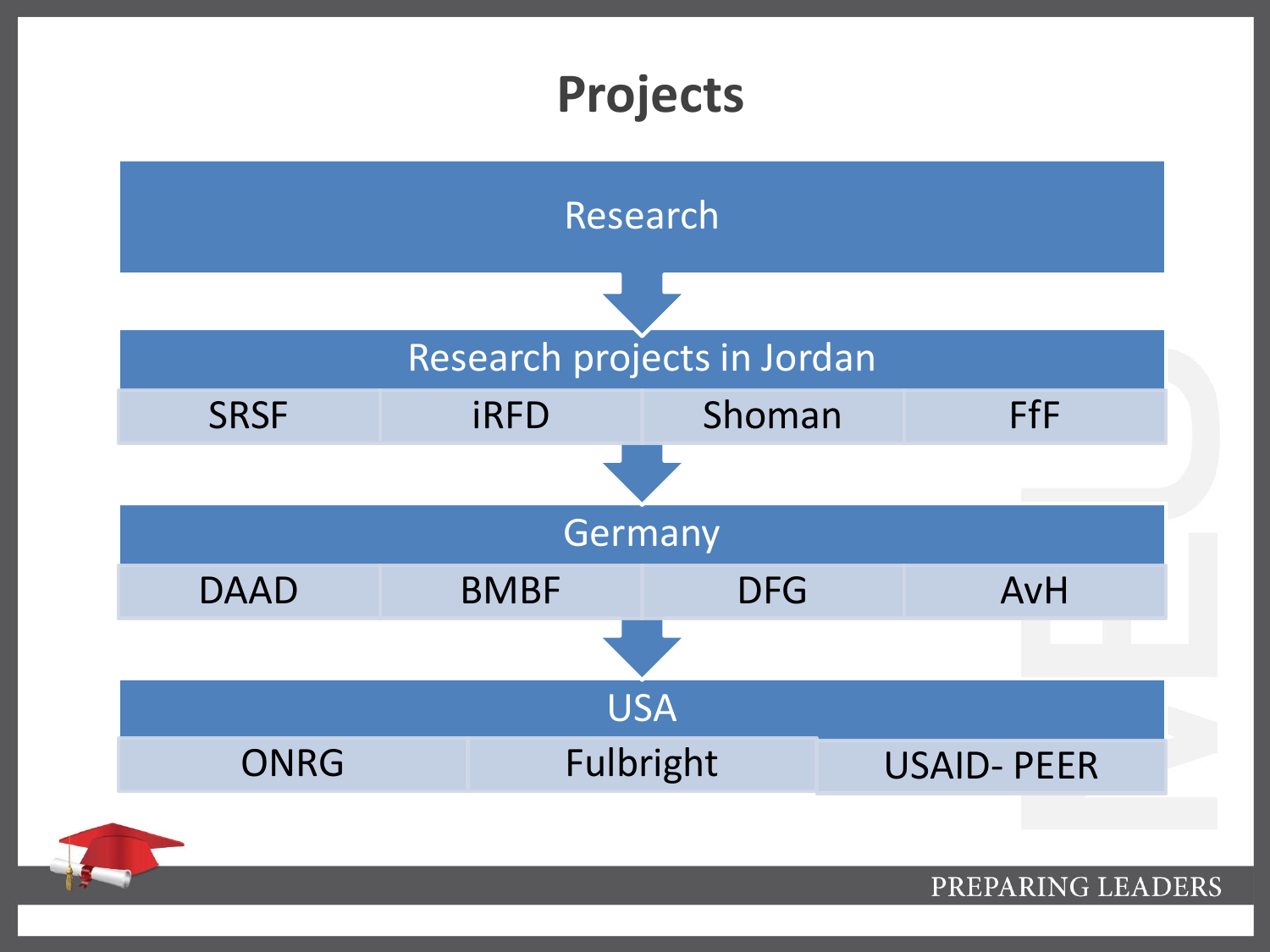

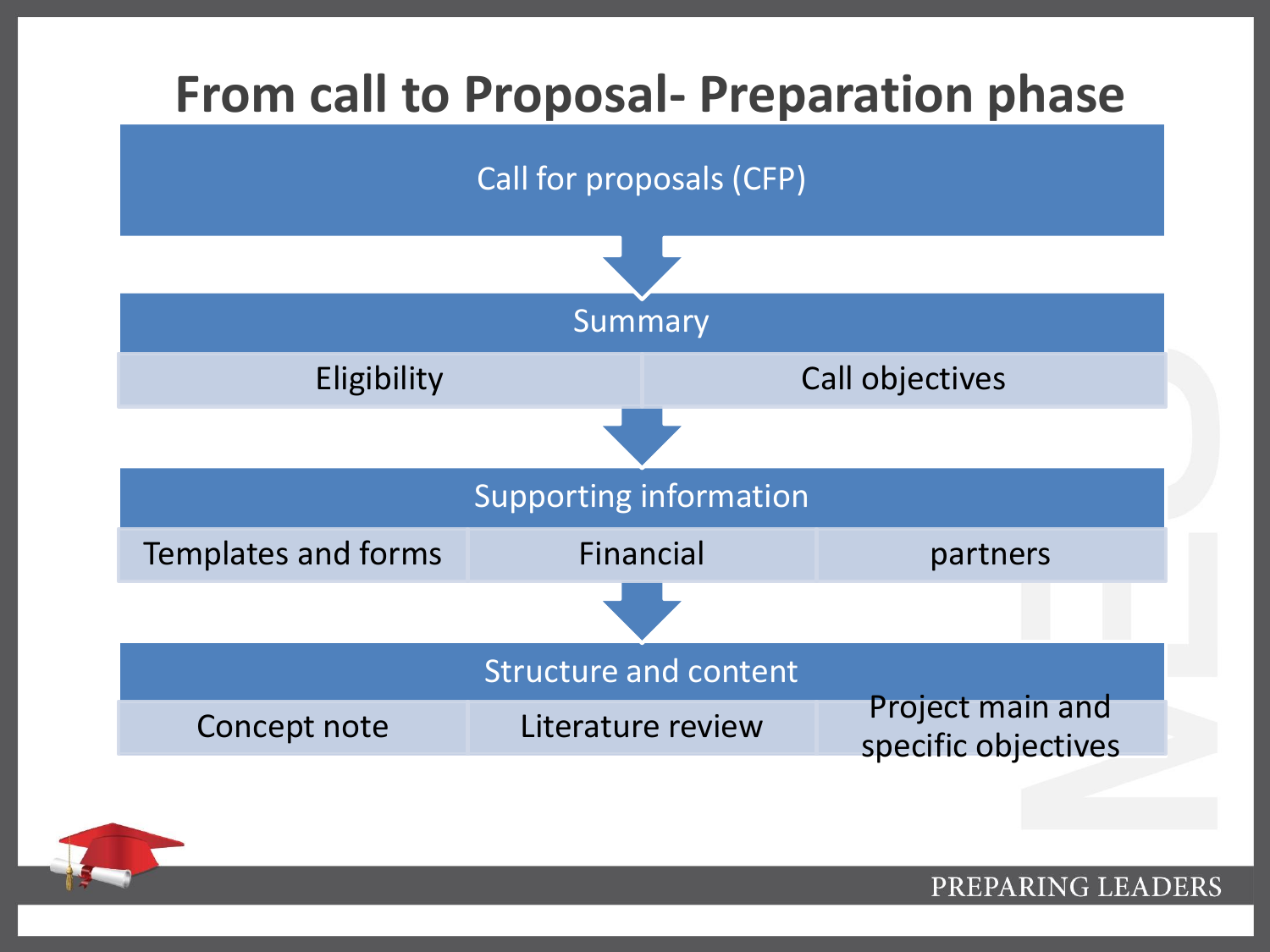#### **Proposal**



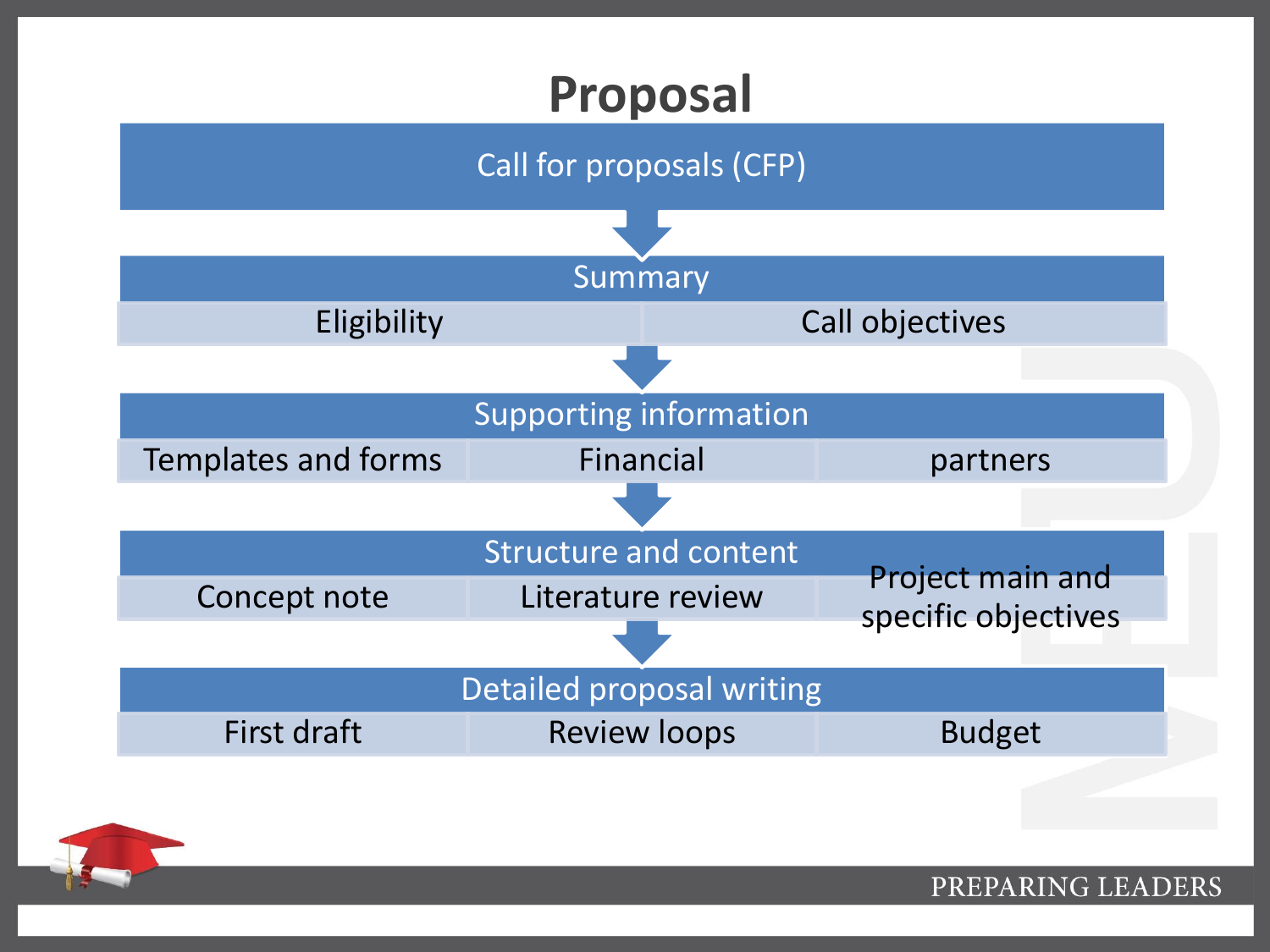### **Proposal key messages**



- Write a professional summary/ abstract and focus on novelty
- **Meet call objectives and messages**
- Find the right partners
- Link to national top priorities
- Fill in templates
- Involve partners
- **Figure 1** Focus on previous joint collaboration
- Elaborate on team experiences in the field
- Show the project sustainability plan
- Involve students and colleagues
- Link to industry and local community
- Highlight your institution contribution (IN KIND or others)
- Language